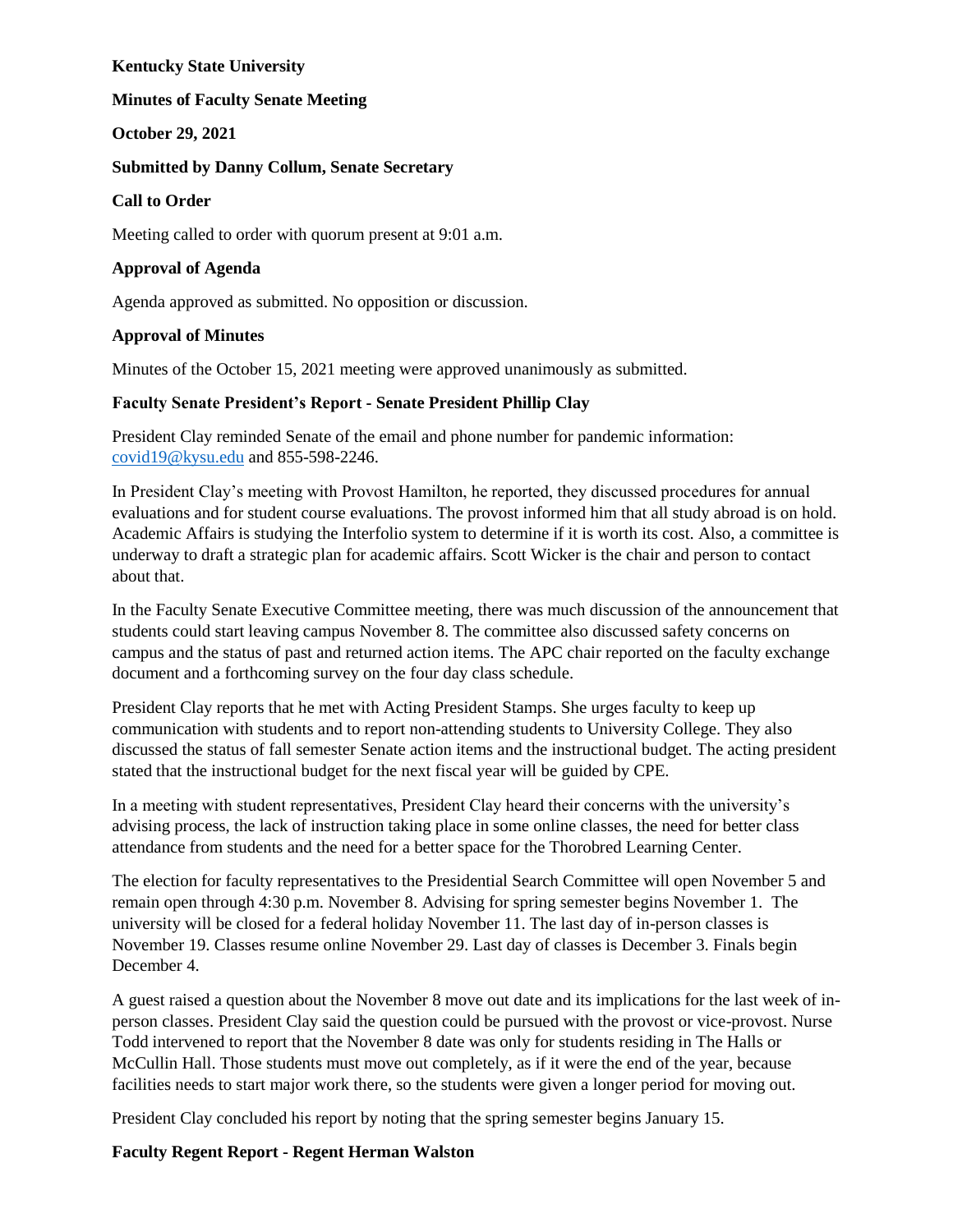Regent Walston reported that the Board met October 19, 2021. They were in closed session for almost four hours discussing pending litigation, personnel matters and matters related to requests for proposals and bidding. In the open session, the Board heard an update from CPE representatives on the Management Improvement Plan. Dr. Thompson and Mr. Travis Powell reported that KSU's financial situation was due to poor administrative leadership in financial management, inadequate budget controls and a failure of internal auditing.

In action items, the Board voted to ask CPE to request \$23 million from the legislature to cover our shortfall. This is to cover \$6-7 million in current shortfall and \$15 million accumulated from the past. CPE will make this request to the state legislature.

The Management Improvement Plan will require oversight by and reporting to CPE on implementation of policies and procedures, on guidelines for salary ranges, on enrollment management and measures to improve student success. The new president will continue to develop the plan and report to CPE on its implementation.

The Board approved composition of a Presidential Search Committee that will have 11 members. A representative of CPE will chair the committee. There will be two students, two faculty, two staff, two alumni and two Frankfort residents. The student, faculty, staff and alumni members will be elected by their constituents. The two Frankfort representatives will be selected by Dr. Aaron Thompson. One of the Frankfort representatives must be someone who works in K-12 education. Names of these committee members must be selected by November 9.

The search committee will identify candidates and report two or three finalists to the Board with a summary of each of those candidates strengths and weaknesses. The committee will use an executive search consulting firm.

The Board also approved purchase of software for curriculum and transcript management, a contract for an external audit, spending for information technology upgrades, HVAC work on The Halls and sale of surplus property.

A senator suggested that Regent Walston ask the Board to consider a public relations offensive to put a positive spin on the KSU story.

### **General Education Update – Senator Bruce Griffis**

A draft of the general education report has gone to CPE. Thanks to all who helped with that. All units with general education classes should be planning for their course assessments at the end of the semester.

### **Administrative Updates**

### **Student Engagement and Campus Life**

### **Dean Arlen Sims**

Dean Sims sent a message (read by President Clay) urging all faculty to make sure that students will have the resources for virtual learning after the Thanksgiving break. Student requests for hotspots should go to [destinibaker2@kysu.edu](mailto:destinibaker2@kysu.edu)

Also, in planning virtual assignments and deadlines, remember that there may be time zone differences.

### **Health and Safety**

## **Nurse Samantha Todd**

Last vaccination and testing clinic of the semester will be November 13 10-2 in Exum. Boosters have been approved for all three Covid 19 vaccines. All faculty qualify for boosters if you are two months past your Johnson and Johnson vaccine or six months after your Pfizer or Moderna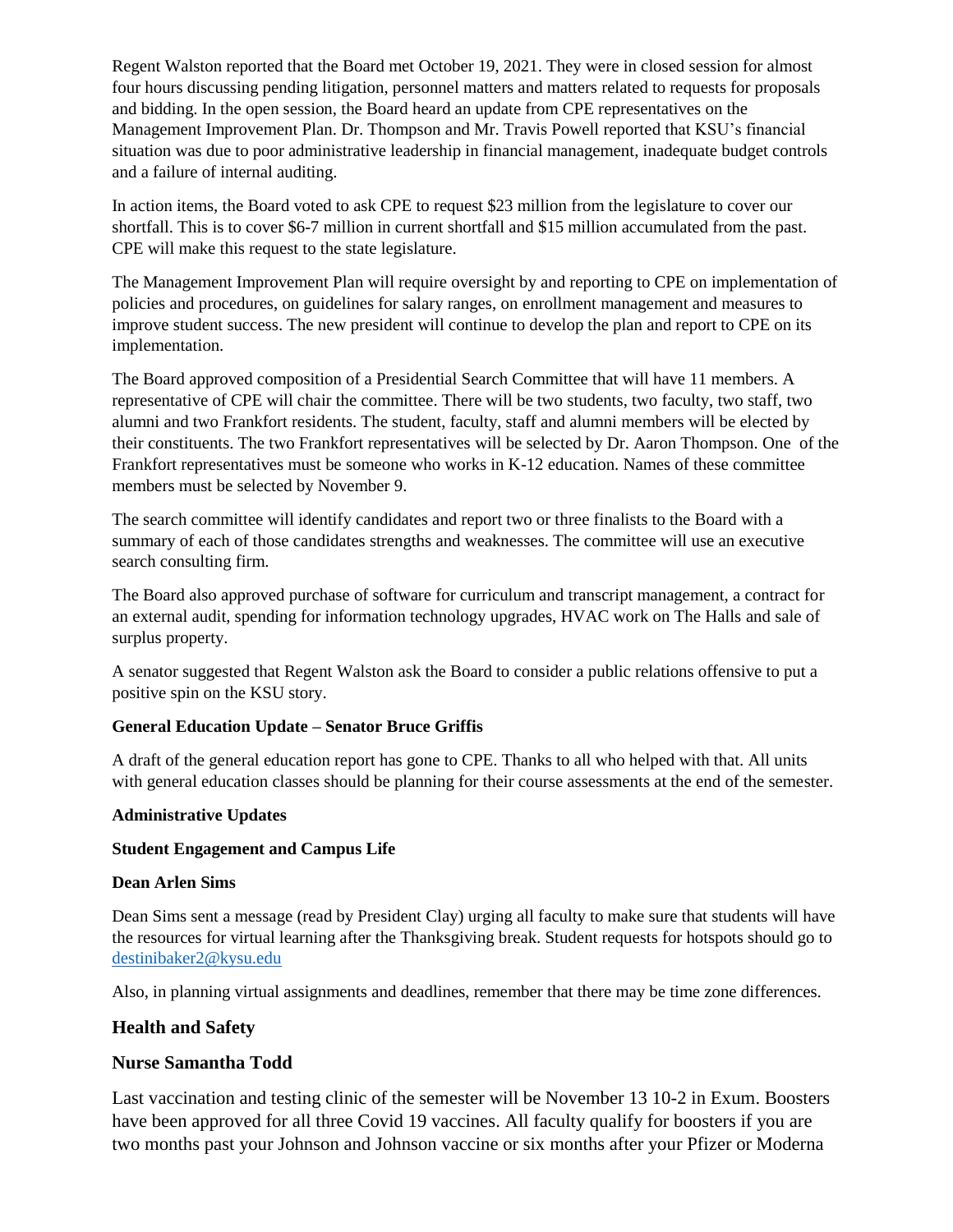vaccine. People who got the Johnson and Johnson vaccine initially may take a booster of it, or of either of the other two.

There were three employee Covid 19 cases this week, all in the faculty. No positive tests among our students. Testing is available at Shauntee Hall 9-3 Monday to Thursday and 9-2 Friday.

KSU staff are starting to meet about implement the OSHA vaccine or testing mandate. The final standards on that are coming soon. KSU is currently looking for the best way for everyone to upload their proof of vaccination. 41 percent of students are currently proved to be vaccinated. That is probably under-reported.

There will be another blood drive February 16, 2022. Nurse Todd asked faculty to consider extending extra credit to students who participate. Black HIV Day will be February 7, 2022.

A senator asked if we can get a Covid 19 booster and a flu shot at the same time. Nurse Todd said yes, that is safe.

# **Professional Development and Career Services**

# **Daryl Love**

Fifty-four employers participated in the in-person Career Fair last week and 259 students. Employers say those are great numbers compared to other schools in the area. During Career Development Week the week of October 12 Mr. Love's office offered resume workshops and mock interviews and had alumni in to talk about opportunities in state government. There will be a state government career fair in the spring semester. Eleven KSU students are enrolled in the Deloitte mentoring program and three students have been named as congressional interns to work in Washington, DC. Every Wednesday Career Services has employers in to talk to students over lunch.

# **University College - Margery Coulson-Clark**

Registration begins November 1. We need to stress this to students. The window for registration on campus will be short. Junior and senior pre-registration especially needs work. As stated earlier, the Board approved the software purchases sought by University College. And a new space is needed for the Thorobred Learning Center. She urged faculty to reach out to her with any ideas or suggestions and to let her office know about non-attending students. A couple of students recently said that there was no faculty in their online classes. And some classes still have not gotten midterm grades.

A guest asked if juniors and seniors were supposed to see major faculty for registration, and the answer was yes.

Students also need to be encouraged to go ahead and complete the FAFSA for 2022-2023 which is now available.

## **Academic Affairs Research, Accreditation and Assessment – Beverly Schneller**

Dr. Wendy Dixie has been awarded her PhD. KSU's Master's in Interdisciplinary Behavioral Science has been recognized by AcademicInfluence.com as one of its best online graduate programs. The Build Better Act raises Pell grants to \$7,000, includes funding specifically for HBCUs and other minority-serving institutions and has USDA funding that could help KSU. Please advocate for this bill through any avenues you may have. It was noted that, at the Career Fair, there were students who were signed up for internships right there on the spot. Grants in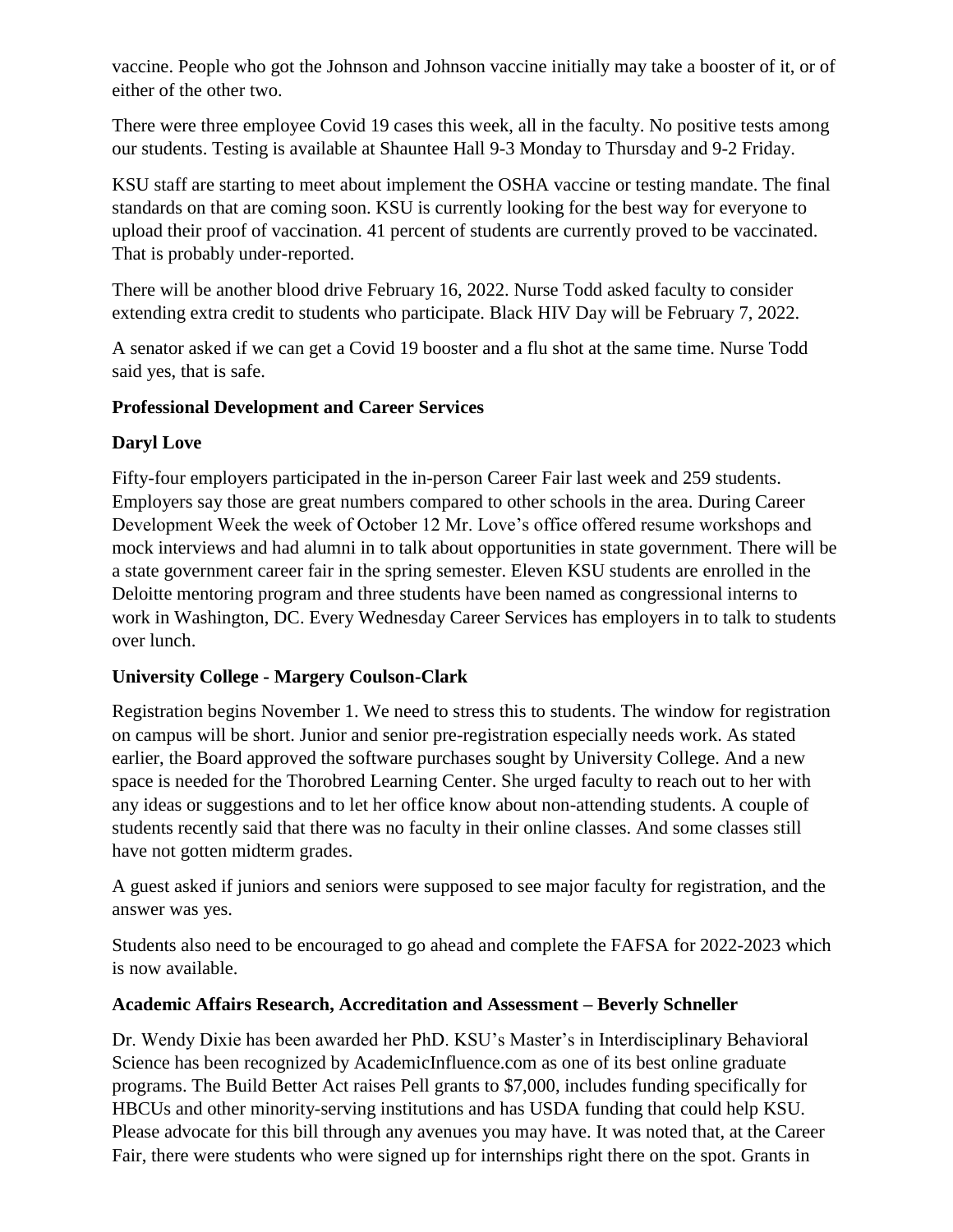progress include requests to the Library of Congress for the university archives, one centered on child health and one for the preservation of Jackson Hall.

HERF applications (for federal pandemic relief funds) will be opened soon. There is a link on the website for seeking Title III professional development money. Travel for this purpose may or may not be approved.

There was an Assessment Committee meeting, and faculty will be hearing from them soon. Program reviews for CPE are upcoming. In addition, we are charged with developing a CPE Kentucky Graduate Profile that will include benchmarks for learning and professional skills. Frederick Williams and Tonika East are taking the lead on this. KSU has applied to join the Student Success Collaborative.

In developing program goals and learning outcomes please note that PLOs need to line up with CPE expectations.

Vice-Provost Schneller also noted on behalf of the provost that the announcement about students moving out November 8 came from student affairs. She suggested that the Faculty Senate Executive Committee might want to establish a liaison with student affairs to avoid such communication mishaps in the future.

# **Faculty Senate Committee Reports**

# **Academic Policies Committee – Vice-Chair Bruce Griffis**

The 2020-2021 catalog is now on the KYSU website. At its last meeting APC discussed the problem that early move out date will cause for in-person teaching and did more work on the survey regarding the four-day class schedule. Senator Grimes noted that the survey only needs provost approval to go forward. Please respond when you get it.

## **Curriculum Committee – Vice-Chair Shawn Lucas**

Curriculum Committee discussed a propose certificate program in Public Affairs Journalism. The committee suggested revisions and it will be back at the next meeting.

A senator asked if all Curriculum Committee forms are in Teams. Chair Changzheng Wang said that some forms are stuck in limbo as a result of the university presidential change. Anyone who needs help with the forms should contact him.

# **Professional Concerns Committee – Chair Gary Stratton**

PCC is working on a faculty mentoring program. Committee decided that there is no need for further action or discussion on the matter of the ten-years-experience requirement for full professor. The language of the handbook is clear and sufficient.

The committee also discussed the problem of having enrollment caps honored during registration. It was also suggested that perhaps Acting President Stamps and Vice-President Rush should hold some kind of state of the university presentation, especially for students, since rumors about the school's future are sowing confusion.

There followed an extensive discussion between Dr. Margery Coulson-Clark and various senators and guests regarding the course caps issue, where responsibility for it lies and how to remedy the problem in the future. One conclusion was that new software, approved by the Board,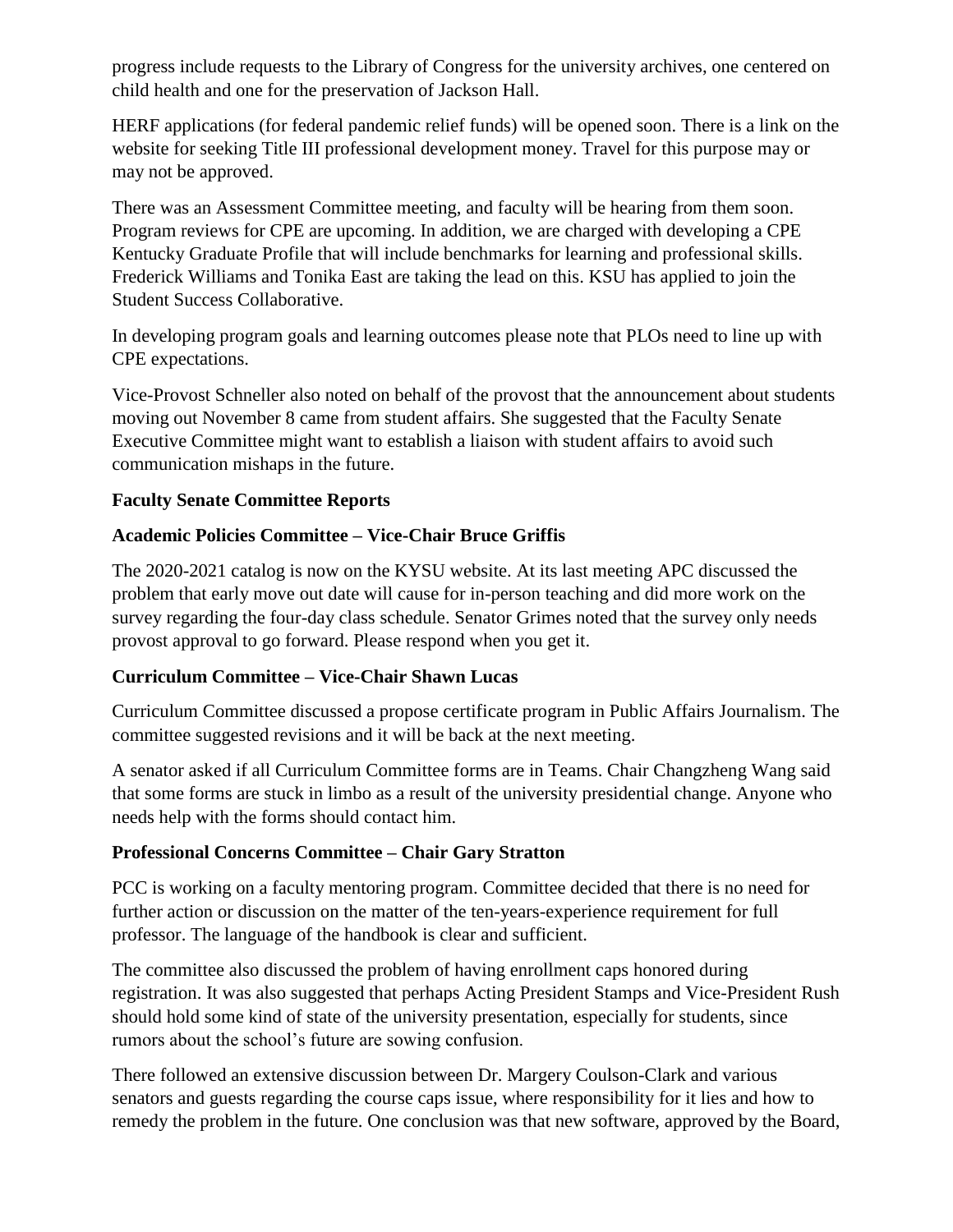will help with this issue. Another was that there will need to be clear written policies when implementing the new software to make sure that it is deployed properly and caps are honored.

## **Budget and Academic Support Committee**

## **Chair Jennifer Ballard-Kang**

Drs. Beverly Schneller, Micah Glenn and Herman Walston joned the committee at its last meeting to talk about plans for faculty grants training. A survey will come soon with training to follow. The plus or minus grading issue was closed for the foreseeable future. A report on course fees is coming soon as will recommendations on instructional spending.

## **Other Business**

There was none.

## **Adjournment**

The meeting adjourned at 11:20.

### **Attendance**

#### **Senators**

| Kristopher R Grimes   | Buddhi Gyawali       |
|-----------------------|----------------------|
| Phillip H Clay        | <b>Shawn Lucas</b>   |
| Changzheng Wang       | <b>Bruce Griffis</b> |
| Barbara Witty         | James Obielodan      |
| <b>Gary Stratton</b>  | Fariba Kashan        |
| <b>Bobby Walter</b>   | Gavin Washington     |
| Daniel D Collum       | Rene Desborde        |
| Patti Marraccini      | Noel Novelo          |
| Keith McCutchen       | Rozina Johnson       |
| Jennifer Ballard-Kang | Nancy Capriles       |
| Jens Hannemann        |                      |

### **Absent**: Mary Barr, Fariba Bigdeli-Jahed

### **Guests**

| Mara Merlino  | Sheila Stuckey           |
|---------------|--------------------------|
| Ken Andries   | <b>Beverly Schneller</b> |
| David Shabazz | Margery Coulson-Clark    |